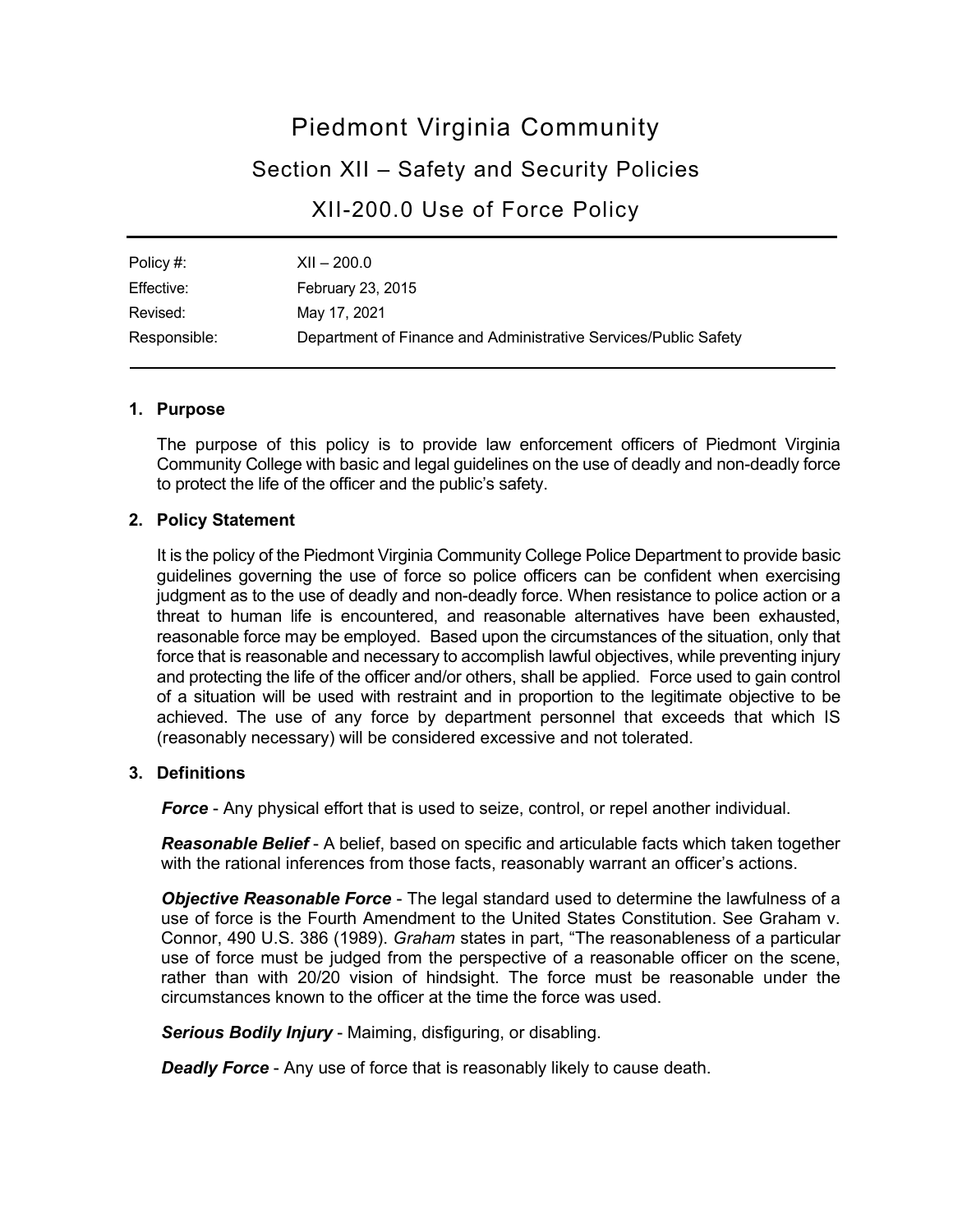### **4. Procedures for Implementation**

- A. The application of force includes a wide range of alternatives, requiring the use of either lethal or less than lethal weapons. Attempts should be made to achieve the necessary control to effect arrests and ensure both officer and public safety, through advice, persuasion, and then warnings. However, in situations where physical resistance or a threat of harm is encountered, and reasonable alternatives have been exhausted or would be ineffective, physical force may be used. The officer's options include mere presence, verbal control, approved compliance techniques, chemical agents, other issued defensive weapons, and finally, deadly force. These weapons may be employed in response to the threat level recognized by the officer as deemed necessary to protect him or herself or another from physical harm, to restrain or subdue a resistant individual, or bring an unlawful situation safely and effectively under control. Officers shall modify their level of force in relation to the amount of resistance offered by the subject. As the subject offers less resistance, the officer shall lower the amount and/or type of force used.
- B. Officers will approach all situations in a manner consistent with department policy and training, take tactically sound positions, make appropriate use of available back-up, use cover effectively, and utilize officer safety training and techniques to minimize the danger to themselves, the community, and the need to use force.
- C. If a situation escalates beyond the effective use of verbal diffusion techniques, officers shall use any reasonable force necessary to gain compliance.
- D. Under no circumstance shall an officer carry or use any unauthorized weapons or ammunition.
- E. Deadly force may only be used to:
	- 1. Protect the officer or others from what is reasonably believed by the officer to be an imminent threat of death or serious bodily injury. OR
	- 2. Used to prevent escape when the officer has a reasonable belief that the suspect poses a significant threat of death or serious bodily injury to the officer or other. AND
	- 3. The officer reasonable believes that the person to be arrested has used deadly force in the commission of a felony, and the person to be arrested is endangering human life or inflicting serious bodily injury.
- F. Except where deadly force is justified, dangerous or potentially deadly techniques such as the following are prohibited to gain control of a suspect:
	- Gouges to the eyes.
	- Hard strikes to the temple.
	- Hard strikes to the throat.
	- Hard strikes to the spine.
	- Upward strikes to the nose.
	- Shunting of blood or breath.
	- Upward strike or kick to the groin.
	- Violent twisting of the head or neck.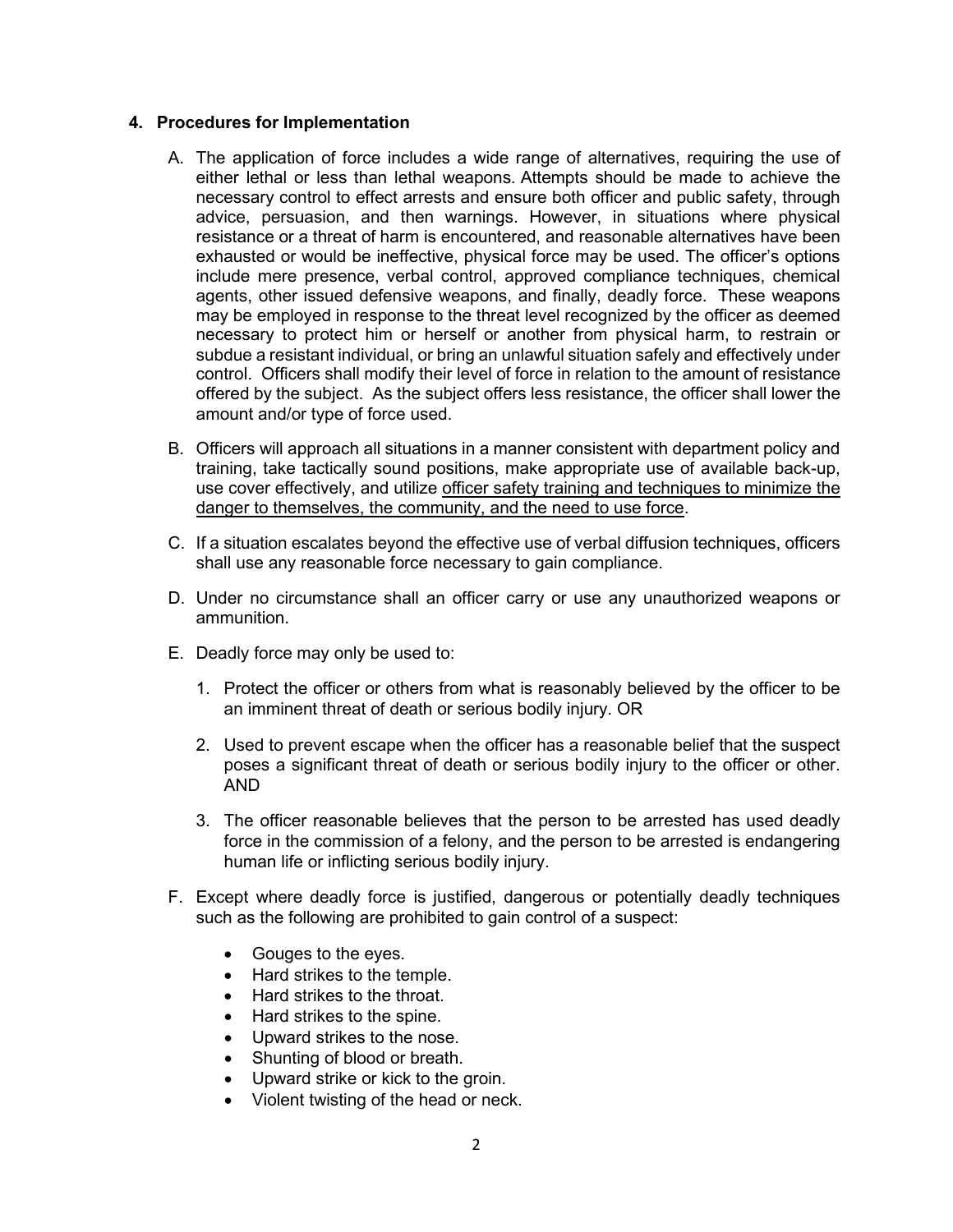- Choke Hold
- Direct pressure to either the front of the throat, back or side of the neck or head area through compounded body weight, or direct pressure from a knee or arm in an effort to gain or maintain physical control of a person. The application of such pressure can cause unintended serious bodily injury or even death.
- G. Allegations of Excessive Force:
	- 1. Any PVCC Officer who witnesses inappropriate, unnecessary, unreasonable, or excessive use of force by another PVCC Officer or any other officer assisting from another jurisdiction, shall intervene and report that incident immediately using the Maxient Reporting System and to the Chief of Police. If a supervisor commits excessive force, that officer who witnessed the incident is obligated to report it using the Maxient Reporting System and to the next highest-ranking supervisor. Officers who respond to the scene, or who assist in any way, shall submit individual statements detailing their duties and observations of the incident using the Maxient Reporting System.
	- 2. Excessive force means physical force that exceeds the degree of force permitted. The use of excessive force shall be presumed when a police officer continues to apply physical strength in excess of the force permitted to a person who has been rendered incapable of resisting arrest.
- H. Administrative Review of Use of Force Incidents
	- 1. A Use of Force Review Board (UFRB) will be convened to review all use of force incidents on the PVCC campus and determine whether the use of force was in accordance with policy and if departmental training is adequate. The members of the UFRB will be appointed at the beginning of each school year and will consist of a faculty representative (selected by the Faculty Senate), a staff representative (selected by Professional Association of Support Staff), a workforce services representative (selected by the Dean), a student representative (selected by SGA) and the HR administrator. A law enforcement officer from a local jurisdiction will serve as a non-voting member of the UFRB and serve as a consultant and subject matter expert on law enforcement policies, procedures, and training.
	- 2. The UFRB will be convened within 24-48 hours in the event that a report about use of force incident has been filed to review the incident. The UFRB findings and recommendations for retraining, professional development, disciplinary action and/or other actions, will be submitted to the President of the College, Vice President of Finance and Administrative Services and Chief of Police. If a person involved in reported use of force incident is asked to speak with the UFRB, they may bring a witness or guest.
	- 3. All use of force cases shall be retained in the Office of the Chief of Police and in accordance with state law. Department members shall receive Use of Force training at least once a year or as specified by the department.
- I. Review of use of force reports
	- 1. The Chief of Police will review and analyze all use of force reports: